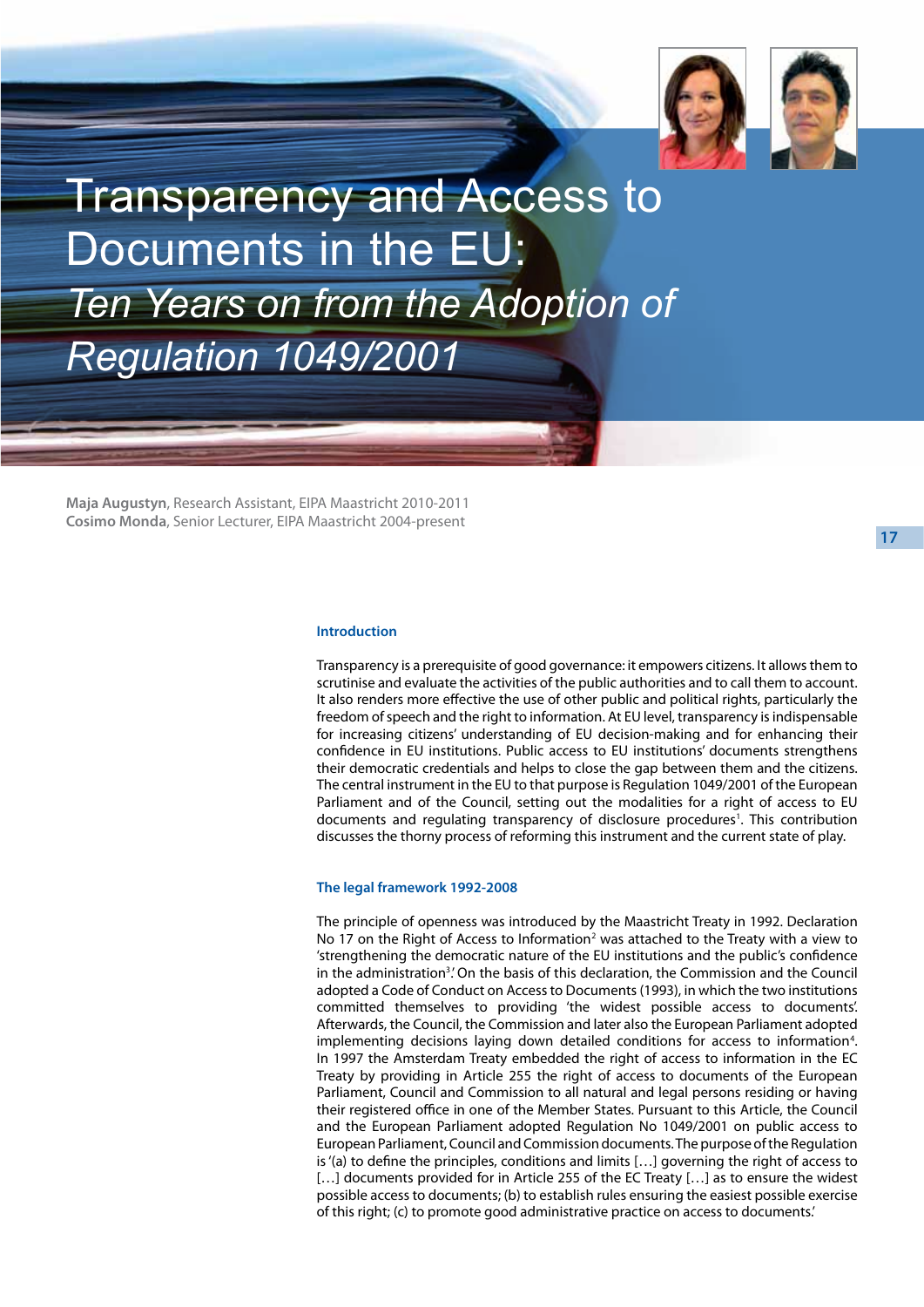The approach adopted in Regulation 1049/2001 corresponds to the Nordic concept of public access to documents. Every natural or legal person resident or established in the EU enjoys the right to request access to documents held by an EU institution without the need to specify any reason. That does not imply that all documents must be made public: Article 4 of Regulation 1049/2001 contains a list of exceptions which may justify restraining access to documents, and places the burden of proof on the institution to which the request is addressed.

## **Proposed reform of Regulation 1049/2009 by the European Commission**

As part of its 'European Transparency Initiative' launched in November 2005, the Commission started a review of Regulation 1049/2001, eventually adopting a proposal for a new regulation in April 2008 $^5$ , aimed at achieving more transparency in legislation and bringing EU provisions into alignment with the Århus Convention<sup>6</sup>. The proposal was based on views of the European Parliament expressed in its resolution of April 2006<sup>7</sup>, the outcome of a public consultation exercise launched by a Commission Green Paper<sup>8</sup> and the case law of the General Court and the Court of Justice of the EU interpreting Regulation 1049/2001.

The Commission's proposal provoked a vivid debate amongst the institutions. The European Parliament was not happy with the choice of a recast procedure of the regulation as well as some of its content. And although it voted in March 2009 on a report containing a great number of amendments, it decided not to adopt a legislative

resolution, as it considered that this dossier should be referred to the next parliamentary term. As a result, no formal position of the European Parliament was forged at first reading.

Some of the most controversial issues of the proposal concerned: the definition of 'document' [Article 3(a)] and the scope of application [Article 2(5),(6)]; the exception of

legal advice provided by the legal services of the EU institutions [Article 4(2c)]; relation between the right of access to documents and the right to personal data protection [Article 4(5)]; and 4) Members States' documents and Member States' rights to restrict access [Article 5(2)].

## **Definition of 'document' and scope of application**

The Commission's proposal [Article 3(a) and Article 2(5), (6)], stipulates that a document needs to be 'formally transmitted to one or more recipients […] or otherwise recorded'. This definition has received much criticism by the European Ombudsman who believed that it would allow for access to fewer rather than more documents<sup>9</sup>. Such a definition seems to be too narrow because it excludes information meant for internal circulation by providing a blanket waiver regardless of the document's purpose or function. The previously non-existent requirement for a formal transmission brings a substantial number of 'non-papers', trilogue documents and other informal exchanges outside the scope of public scrutiny. In addition, the definition laid down in Regulation 1049/2001 could be easily argued to accommodate databases as documents. The 2008 proposal, however, deals with databases explicitly and restricts them from being classed as a document under the regulation to situations when 'data […] can be extracted in the form of a print out or electronic format copy using the available tools for the exploitation of the system.' These more restrictive provisions therefore seem to be a retaliatory response by the Commission to the case law of the Court relating to Regulation 1049/2001.

### **Relation between access to documents and personal data protection**

The right balance between the two fundamental rights of access to documents by the public and personal data protection of an individual is a delicate issue. It is noteworthy that the 2008 proposal explicitly refers to the relevant case T-194/04, *Bavarian Lager*, but at the same time, the proposed Article 4(5) stipulates that personal data shall be disclosed in accordance with the conditions laid down in EU legislation on the protection of individuals with regard to the processing of personal data.

The Commission's proposal provoked a vivid debate amongst the institutions.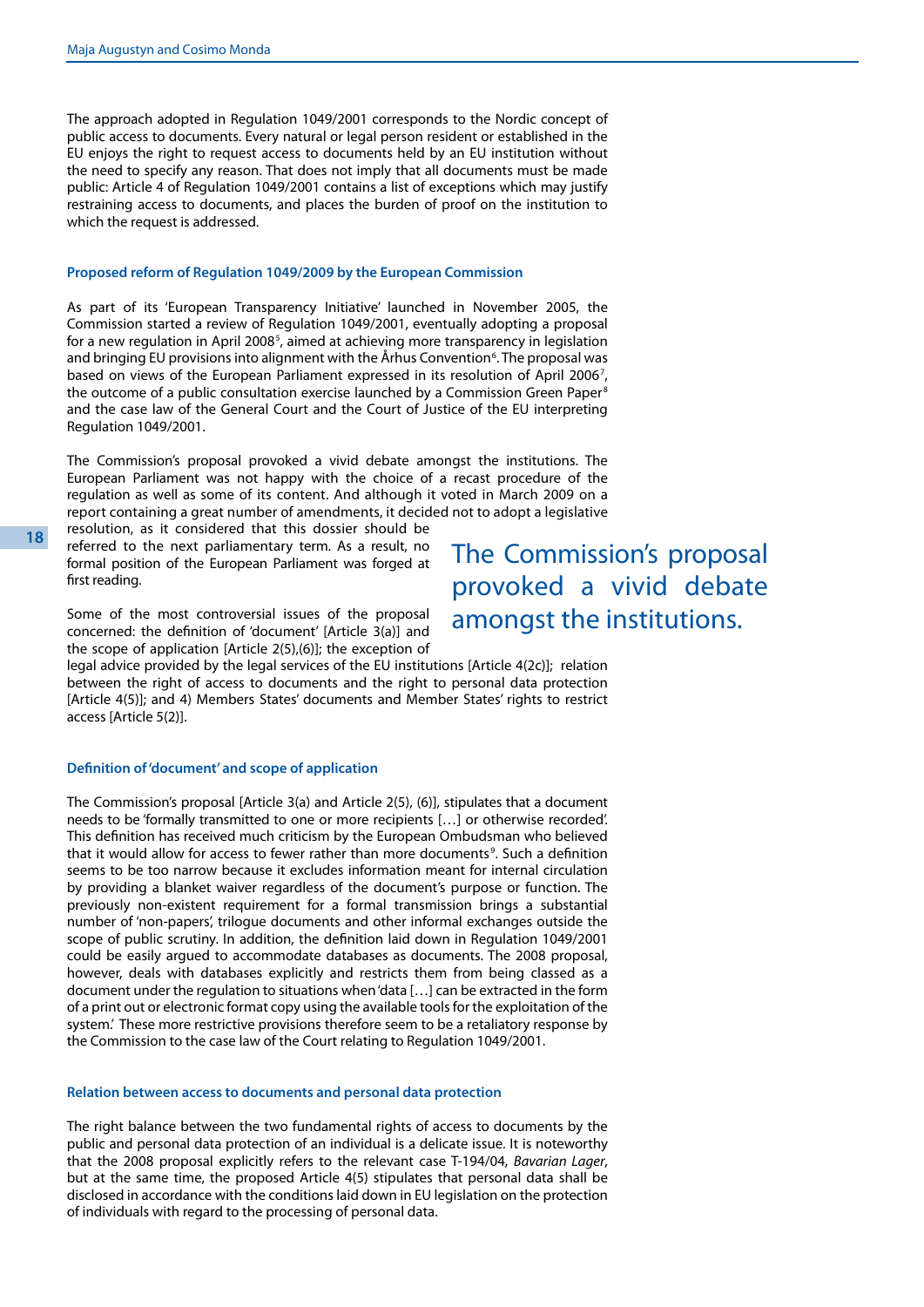

This wording appears to be problematic as it might suggest that access to documents which contain personal data should be considered under Regulation 45/2001 on data protection instead of Regulation 1049/2001. This would be contrary to the General Court's ruling of 2007 on *Bavarian Lager* 10, clearly stating that personal data of officials must be released if disclosure would not mean 'actually and specifically undermining the privacy and integrity of the persons concerned'. However, the Court of Justice recently overruled the General Court's judgment in this case and held that the Commission had sufficiently complied with its duty to openness by releasing a version of the document in question without divulging the names of participants who had not given their consent<sup>11</sup>. It however failed to give specific indications on how to balance the relationship between transparency and data protection so that uncertainty still remains today about the legal correctness of the Commission's 2008 proposal in this regard. Very recently the European Data Protection Supervisor proposed a way out of this dilemma, by calling for a proactive approach by the institutions: the institutions would need to assess and subsequently make clear to data

subjects – before or at least at the moment they collect their data – the extent to which the processing of such data includes or might include its public disclosure<sup>12</sup>.

## **Legal advice provided by the legal services of the European institutions**

The proposal has been criticised for not reflecting the Court's jurisprudence (Sweden and Turco v. Council and Others<sup>13</sup>) that disclosure of legal advice in legislative procedures increases the transparency and openness of the legislative process and strengthens the democratic rights of European citizens. Therefore, the European Parliament proposes to refine the exception as meaning 'legal advice and court proceedings, except for legal advice in connection with procedures leading to a legislative act or a non-legislative act of general application'.

#### **Member States' documents**

It is important to remember that Regulation 1049/2001 applies only to EU institutions. It has an impact on national provisions only where it lays down conditions of access to Member States' documents. Regulation 1049/2001 goes much further than the national legislation usually does, as it includes the documents of the legislator. The 2008 proposal now allows Member States to enjoy more discretion in restricting access to documents [Article 5(2)] on two different grounds.

The first of relevance is the derogation relating *inter alia* to overriding reasons of public interest [Article 4(1)], or when a decision has not yet been taken by the institution and the disclosure would undermine the decision-making process [Article 4(3)]. In 'Sweden and Turco v. Council and Others<sup>14'</sup> the Court of Justice ascertained that all documents drawn up in the course of a legislative procedure shall be made 'directly accessible'. Moreover, in a very recent case of March 2011 'Access Info Europe<sup>15'</sup>, the General Court ruled that possible criticism by the public and media are not sufficient reasons to withhold disclosure during the legislative process under the current Article 4(3). The European Parliament as well as several civil society organisations have therefore considered that the proposed Article 4(3) is contrary to the Treaties altogether and should be repealed: Article 15(2) and 15(3) fifth paragraph clearly state the duty of openness and accessibility of legislation, and render the current derogation under Article 4(3) incompatible with the Treaties.

The second ground for discretion is an unfolding of Article 4(5) addressing the specific rights of the Member States to oppose disclosure of documents originating from them. The Court of Justice ruled that documents submitted by the Member States in the course of a legislative procedure did not have the character of a third party document but had an 'EU' character (Council Documents), and were therefore excluded from the exception under Article 4(5) of the Regulation 1049/2001.